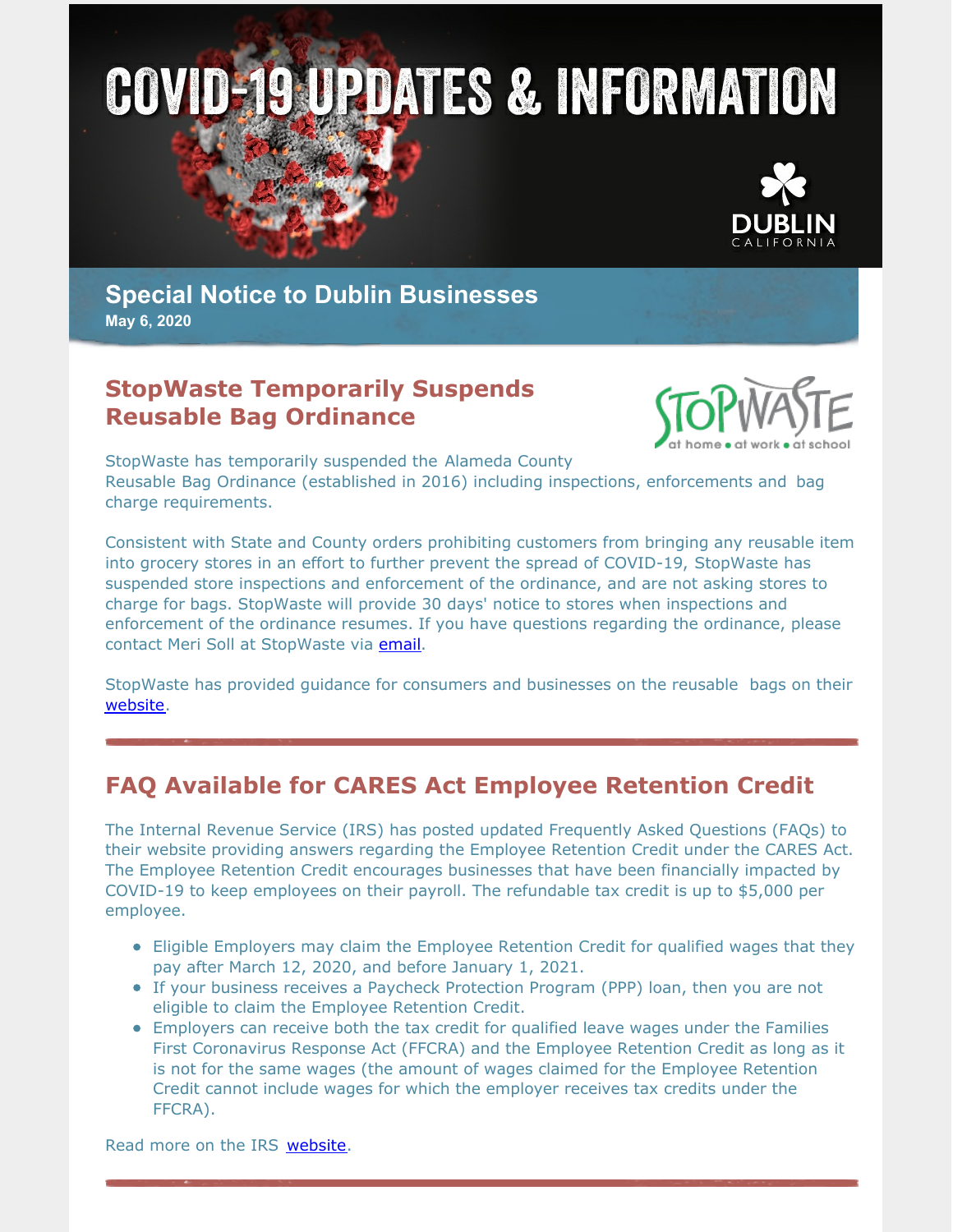#### **How To Calculate Your Maximum PPP Loan Amount**



The Small Business Administration (SBA), in consultation with the Department of the Treasury, issued a guidance (on 4/24/2020) to assist businesses in calculating their payroll costs for purposes of

determining the amount of a Paycheck Protection Program (PPP) loan businesses can apply for.

Read the PPP [Guidance](https://home.treasury.gov/system/files/136/How-to-Calculate-Loan-Amounts.pdf). More information is on the Treasury Department's [website](https://home.treasury.gov/policy-issues/cares/assistance-for-small-businesses).

### **Additional Information about the Main Street Lending Program**

The Federal Reserve has provided more details (including an updated FAQ) about the Main Street Lending Program. Once the Program is operational, small and medium-sized businesses interested in the Program can apply for Program loans by contacting an eligible lender.

For more information, visit the Federal Reserve's [website](https://www.federalreserve.gov/monetarypolicy/mainstreetlending.htm).

#### **World Central Kitchen's #ChefsForAmerica**

World Central Kitchen's #ChefsForAmerica is a non-governmental meal delivery program. World Central Kitchen (WCF) is working across America, including in the East Bay, to safely distribute individually packaged, fresh meals in communities that need support - for children and families to pick up and take home, as well as delivery to seniors who cannot venture outside.



WCF's priority is to support small, independent restaurants that may otherwise not remain in business. If you are an independently-owned restaurant and want to get involved, visit their [website](https://wck.org/chefsforamerica).

# **"Stand for Small" Resources**

The Small Business Saturday Team at American Express has created "Stand for Small" to provide educational resources, network connections, offers and mentorship opportunities to help address the current needs of small businesses, including resources to boost your online presence.

For more information, visit their [website.](https://www.standforsmall.com/?extlink=us-GABM-Stand_For_Small_SBO_Email/)

#### **We're Here for You**

The City of Dublin appreciates our business community and remains committed to being your source for reliable and accessible information and resources.

In addition to the COVID-19 Business Impacts [webpage](https://www.dublin.ca.gov/2177/COVID-19-Business-Impacts), we have compiled a COVID-19 Business [Resource](https://www.dublin.ca.gov/DocumentCenter/View/22168) Guide (PDF updated [4/13/2020\).](https://www.dublin.ca.gov/coronavirus) Be sure to also visit the City's COVID-19 webpage with up-to-date information and resources about the pandemic.